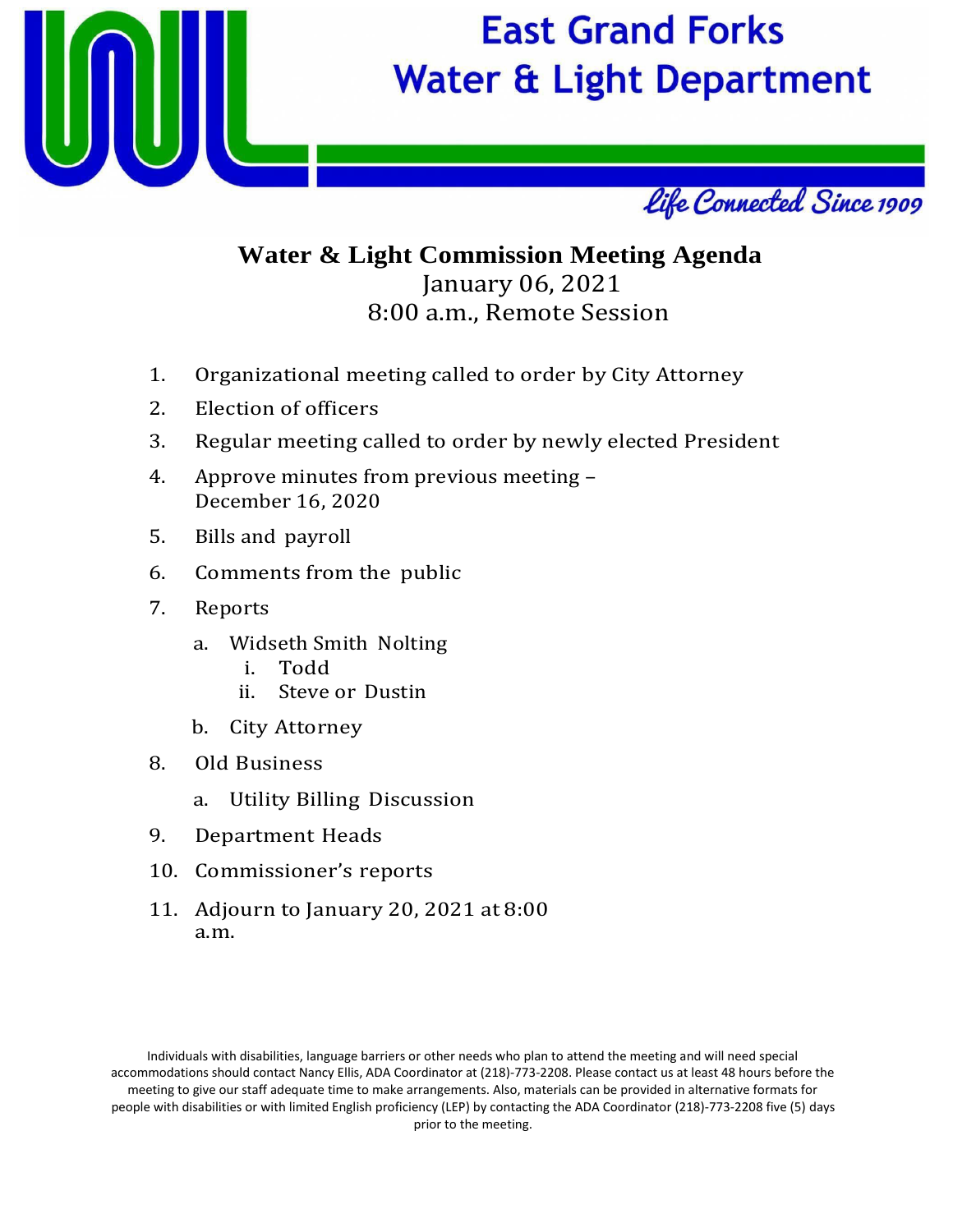Minutes of the regular meeting of the Water, Light, Power and Building Commission of the City of East Grand Forks, Minnesota on December 16, 2020 at 8:00 a.m held remotely due to the COVID 19 virus pandemic and pursuant to MN Statutes 13D.02, 13D.021 and 13D.04. Present: Quirk, Grinde, Beauchamp, DeMers Absent: None

Also present: Keith Mykleseth, Ron Galstad, Brian Johnson, Jeff Olson, Steve Emery, Todd Forster, Brianna Feil, Kevin Hatcher, Corey Thompson, and Karla Anderson.

It was moved by Commissioner Grinde seconded by Commissioner Beauchamp that the minutes of the previous regular meeting of December 2, 2020 be approved as read. Voting Aye: Quirk, Grinde, Beauchamp, DeMers Voting Nay: None

It was moved by Commissioner Beauchamp seconded by Commissioner Grinde to authorize the Secretary to issue payment of the recommended bills and payroll in the amount of \$1,207,211.74. Voting Aye: Quirk, Grinde, Beauchamp, DeMers Voting Nay: None

It was moved by Commissioner Grinde seconded by Commissioner Beauchamp to approve and sign the Notification to Broker and Certification by Broker agreement. Voting Aye: Quirk, Grinde, Beauchamp, DeMers Voting Nay: None

It was moved by Commissioner Grinde seconded by Commissioner Beauchamp to approve the hiring of Clinton Herrmann for the lineman position starting 12-28-20 at \$32.27/hour; and the hiring of Andrew Robertson for the apprentice lineman position starting 12-28-20 at \$29.53/hour. Voting Aye: Quirk, Grinde, Beauchamp, DeMers Voting Nay: None

It was moved by Commissioner DeMers seconded by Commissioner Beauchamp to adjourn at 8:30 a.m. to the next regular meeting on January 6, 2021 at 8:00 am to be held remotely due to the COVID 19 virus pandemic and pursuant to MN Statutes 13D.02, 13D.021 and 13D.04. Voting Aye: Quirk, Grinde, Beauchamp, DeMers Voting Nay: None

> Lori Maloney Commission Secretary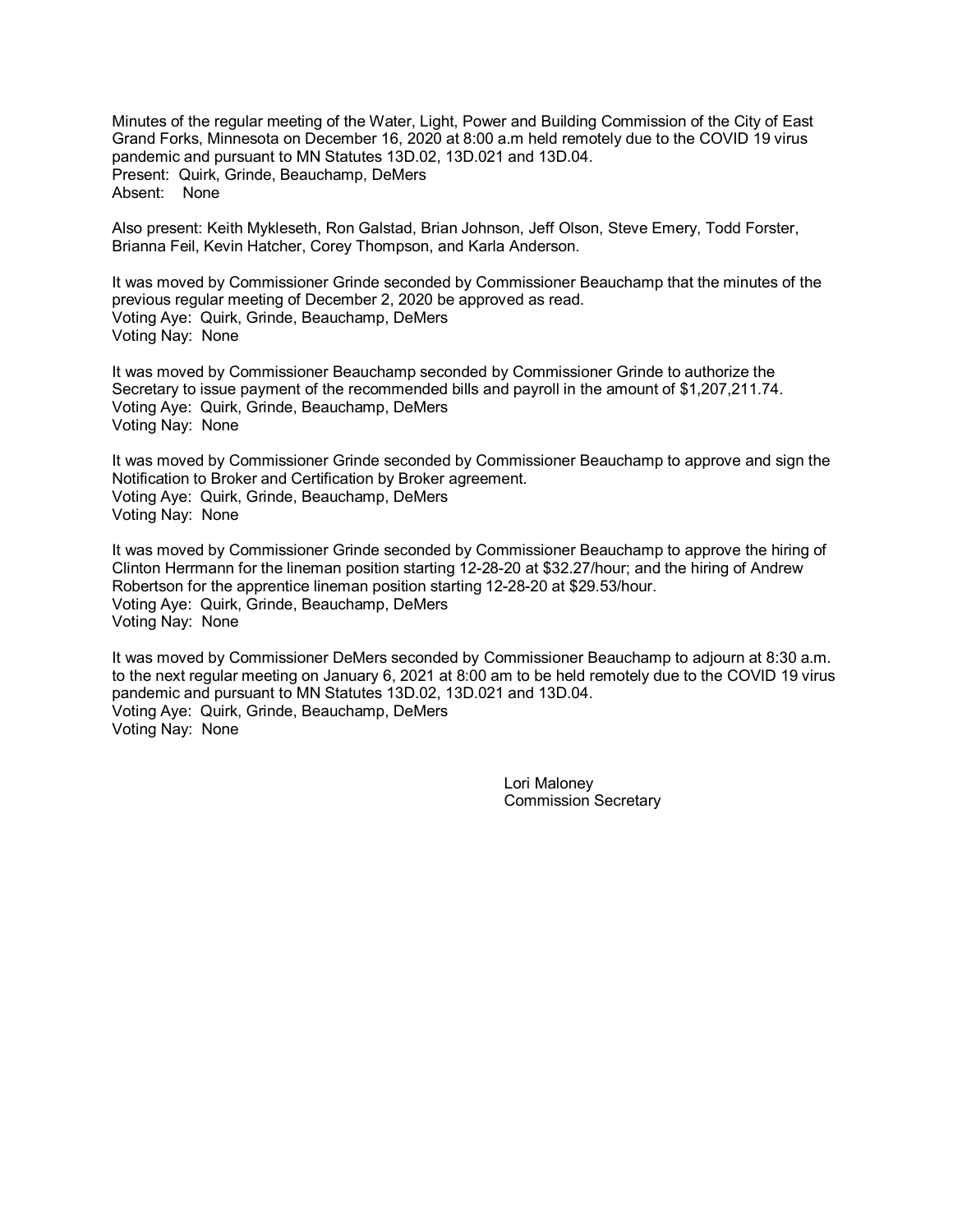## Accounts Payable

#### Check Register Totals Only

Printed: 12/23/2020 - 1:22 PM User: khatcher



# **City of East Grand Forks**

P. O. Box 373 East Grand Forks, MN 56721 (218) 773-2483

| <b>Check</b> | Date       | Vendor No     | <b>Vendor Name</b>                | <b>Amount</b> | <b>Voucher</b> |
|--------------|------------|---------------|-----------------------------------|---------------|----------------|
| 516331       | 12/23/2020 | <b>WAP500</b> | Western Area Power Administration | 127,930.13    | 0              |
|              |            |               | Check Total:                      | 127,930.13    |                |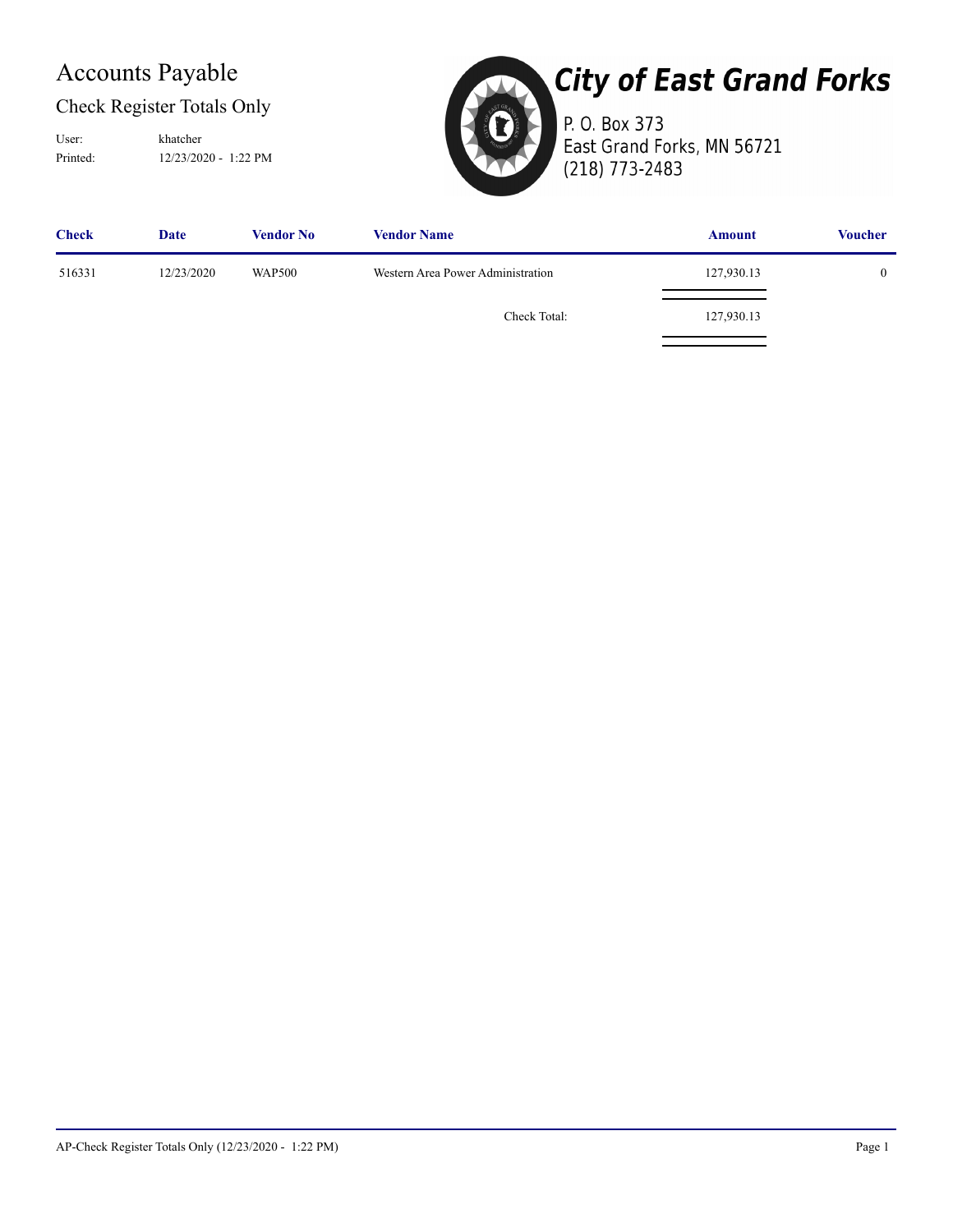## Accounts Payable

#### Check Register Totals Only

Printed: 1/4/2021 - 2:10 PM User: khatcher



P. O. Box 373 East Grand Forks, MN 56721 (218) 773-2483

| <b>Check</b> | <b>Date</b> | <b>Vendor No</b> | <b>Vendor Name</b>                       | <b>Amount</b> | <b>Voucher</b>   |
|--------------|-------------|------------------|------------------------------------------|---------------|------------------|
| 516332       | 01/06/2021  | <b>ACM502</b>    | Acme Electric Companies                  | 39.58         | $\boldsymbol{0}$ |
| 516333       | 01/06/2021  | ADV501           | <b>Advanced Business Methods</b>         | 6,517.27      | $\boldsymbol{0}$ |
| 516334       | 01/06/2021  | APP500           | American Public Power Association        | 9,220.98      | $\boldsymbol{0}$ |
| 516335       | 01/06/2021  | <b>ARA500</b>    | Aramark                                  | 194.32        | $\boldsymbol{0}$ |
| 516336       | 01/06/2021  | <b>BOR501</b>    | Border States Electric Supply            | 3,891.30      | $\boldsymbol{0}$ |
| 516337       | 01/06/2021  | <b>BUS501</b>    | <b>Business Essentials</b>               | 178.08        | $\boldsymbol{0}$ |
| 516338       | 01/06/2021  | <b>CEN501</b>    | CenturyLink                              | 59.22         | $\boldsymbol{0}$ |
| 516339       | 01/06/2021  | <b>BOB501</b>    | Clark Equipment Co.                      | 2,659.44      | $\boldsymbol{0}$ |
| 516340       | 01/06/2021  | D&M501           | D&M Auto Body                            | 1,000.00      | $\boldsymbol{0}$ |
| 516341       | 01/06/2021  | <b>DAK503</b>    | Dakota Mailing & Shipping Equip Inc      | 957.85        | $\boldsymbol{0}$ |
| 516342       | 01/06/2021  | <b>DIA501</b>    | Diamond Cleaning Supply                  | 148.90        | $\boldsymbol{0}$ |
| 516343       | 01/06/2021  | <b>EGF501</b>    | <b>EGF City</b>                          | 188,458.63    | $\boldsymbol{0}$ |
| 516344       | 01/06/2021  | UB*01155         | Chris P Erickson                         | 134.87        | $\boldsymbol{0}$ |
| 516345       | 01/06/2021  | <b>EXP501</b>    | Exponent                                 | 528.62        | $\boldsymbol{0}$ |
| 516346       | 01/06/2021  | <b>FRA501</b>    | Frandsen Bank & Trust                    | 1,463.80      | $\boldsymbol{0}$ |
| 516347       | 01/06/2021  | <b>GFF501</b>    | GF Fire Equipment                        | 76.95         | $\boldsymbol{0}$ |
| 516348       | 01/06/2021  | <b>GFT501</b>    | GF Thur-O-Clean                          | 1,615.43      | $\boldsymbol{0}$ |
| 516349       | 01/06/2021  | <b>GRA505</b>    | Graymont (WI) LLC                        | 6,619.80      | $\boldsymbol{0}$ |
| 516350       | 01/06/2021  | UB*01159         | Payton A Halland                         | 93.67         | $\boldsymbol{0}$ |
| 516351       | 01/06/2021  | <b>HAL500</b>    | Halstad Telephone Company                | 1,463.92      | $\boldsymbol{0}$ |
| 516352       | 01/06/2021  | UB*01157         | Halima S Hassan                          | 15.69         | $\boldsymbol{0}$ |
| 516353       | 01/06/2021  | <b>HAW501</b>    | Hawkins Inc                              | 2,514.70      | $\boldsymbol{0}$ |
| 516354       | 01/06/2021  | <b>HOM501</b>    | Home of Economy                          | 498.55        | $\boldsymbol{0}$ |
| 516355       | 01/06/2021  | UB*01156         | John E Hovell                            | 18.96         | $\bf{0}$         |
| 516356       | 01/06/2021  | <b>IHM500</b>    | iHeartMedia                              | 549.00        | $\boldsymbol{0}$ |
| 516357       | 01/06/2021  | <b>INT503</b>    | Integrated Process Solutions Inc         | 2,489.50      | $\boldsymbol{0}$ |
| 516358       | 01/06/2021  | UB*01163         | Jama Jama                                | 28.11         | $\boldsymbol{0}$ |
| 516359       | 01/06/2021  | UB*01160         | Jacie E Janorschke                       | 75.94         | $\boldsymbol{0}$ |
| 516360       | 01/06/2021  | <b>KEI501</b>    | Keith's Security World                   | 37.00         | $\boldsymbol{0}$ |
| 516361       | 01/06/2021  | UB*01154         | Veronica Maszk                           | 2.25          | $\mathbf{0}$     |
| 516362       | 01/06/2021  | <b>MAY501</b>    | Mayo Mfg Inc                             | 4,080.00      | $\boldsymbol{0}$ |
| 516363       | 01/06/2021  | UB*01158         | Kyle A Olson                             | 133.53        | $\boldsymbol{0}$ |
| 516364       | 01/06/2021  | UB*01162         | Premier Homes & Builders                 | 293.90        | $\boldsymbol{0}$ |
| 516365       | 01/06/2021  | UB*01161         | <b>Evangeline Qualley</b>                | 5.85          | $\boldsymbol{0}$ |
| 516366       | 01/06/2021  | <b>RED501</b>    | Red Wing Business Advantage Acct         | 500.00        | $\boldsymbol{0}$ |
| 516367       | 01/06/2021  | SMI561           | Roger Smith                              | 500.00        | $\boldsymbol{0}$ |
| 516368       | 01/06/2021  | <b>SPR500</b>    | Springbrook Holding Company LLC          | 52,487.39     | $\bf{0}$         |
| 516369       | 01/06/2021  | <b>STR561</b>    | William & Jennifer Straw                 | 500.00        | $\boldsymbol{0}$ |
| 516370       | 01/06/2021  | <b>TOS502</b>    | Toshiba Financial Services               | 503.58        | $\boldsymbol{0}$ |
| 516371       | 01/06/2021  | <b>USB502</b>    | <b>US Bank Corporate Payment Systems</b> | 2,892.95      | $\bf{0}$         |
| 516372       | 01/06/2021  | <b>VER500</b>    | Verizon Wireless                         | 313.77        | $\boldsymbol{0}$ |
| 516373       | 01/06/2021  | WOL564           | Craig Wald                               | 364.99        | $\bf{0}$         |
| 516374       | 01/06/2021  | <b>WAT501</b>    | Water & Light Department                 | 15,366.56     | $\mathbf{0}$     |
| 516375       | 01/06/2021  | <b>WES501</b>    | Wesco Receivables Corp                   | 7,353.06      | $\bf{0}$         |
| 516376       | 01/06/2021  | UB*01164         | Mary Wessman                             | 179.74        | $\mathbf{0}$     |
| 516377       | 01/06/2021  | WID501           | Widseth Smith Nolting & Assoc Inc        | 29,080.00     | $\boldsymbol{0}$ |
| 516378       | 01/06/2021  | <b>XCE501</b>    | Xcel Energy                              | 3,094.00      | $\boldsymbol{0}$ |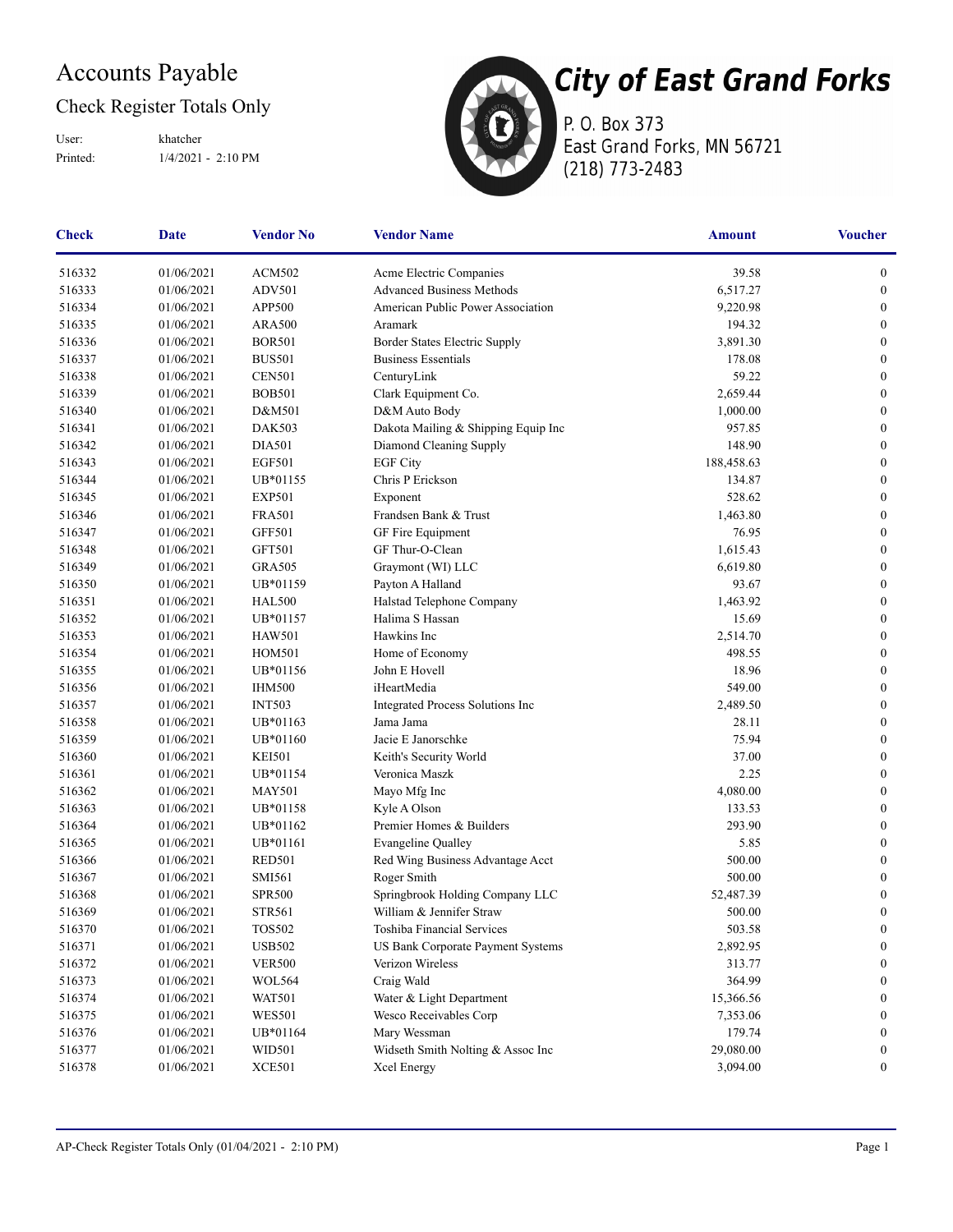| <b>Check</b> | <b>Date</b> | <b>Vendor No</b> | <b>Vendor Name</b> |              | <b>Amount</b> | <b>Voucher</b> |
|--------------|-------------|------------------|--------------------|--------------|---------------|----------------|
|              |             |                  |                    |              |               |                |
|              |             |                  |                    | Check Total: | 349,201.65    |                |
|              |             |                  |                    |              |               |                |
|              |             |                  |                    |              |               |                |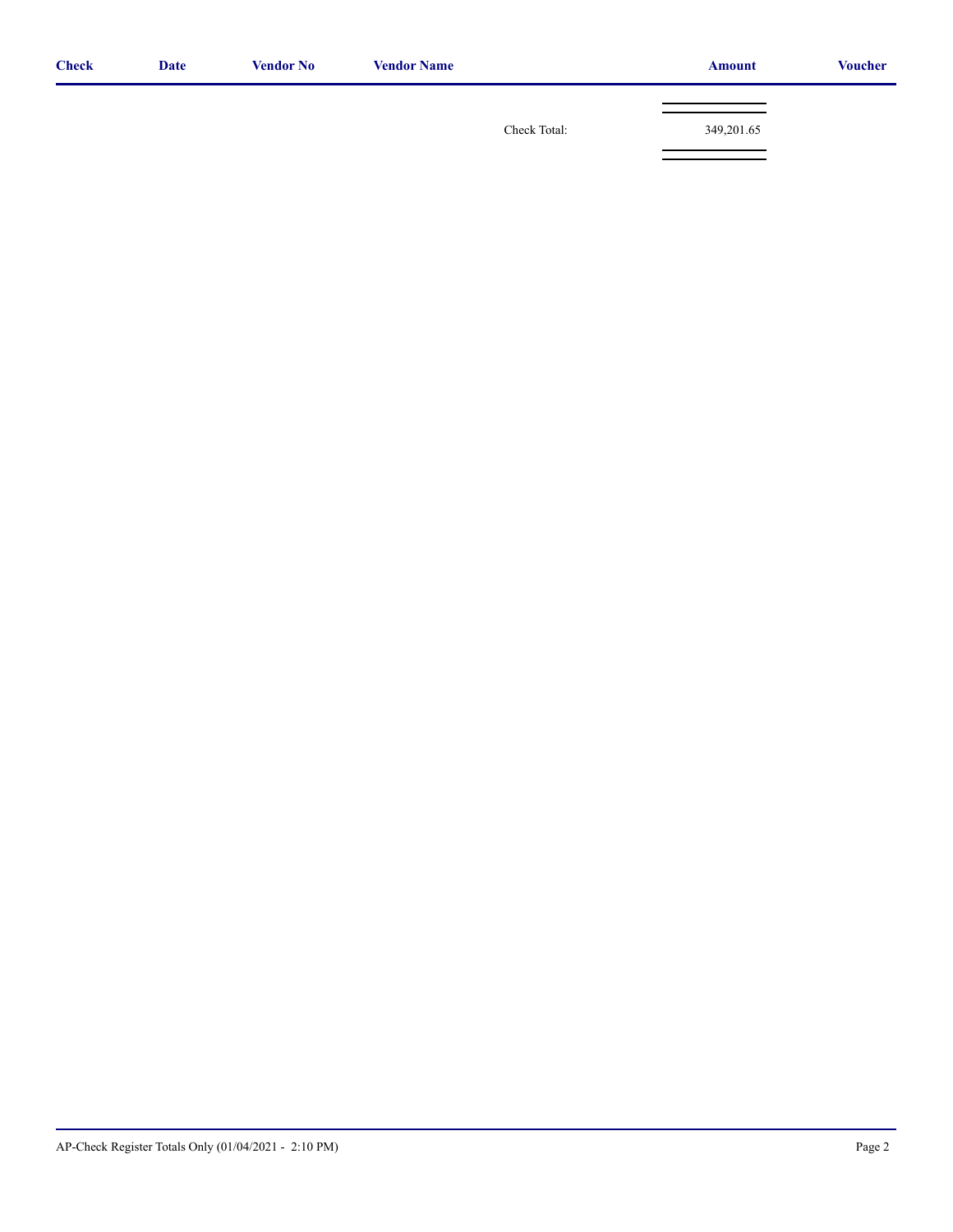|                          | Transaction Detail - Summary            |                     |              |                                                                        |                                                         |                                        |                                                 |                 |                            |                                            |                              | Report Date: 12/28/2020<br>City of East Grand Forks                              |
|--------------------------|-----------------------------------------|---------------------|--------------|------------------------------------------------------------------------|---------------------------------------------------------|----------------------------------------|-------------------------------------------------|-----------------|----------------------------|--------------------------------------------|------------------------------|----------------------------------------------------------------------------------|
| <b>Trans Date</b>        | Date<br>Posting                         | <b>MCCG</b><br>Code | MCC          | <b>Description</b><br>Category Code<br>Merchant                        | <b>Merchant</b><br>Name                                 | State/Province<br><b>Mercl</b><br>hant | Number (TIN)<br>Taxpayer ID                     | Amount<br>Trans | Posting<br><b>Type</b>     | Purchase ID                                | <b>Trans Status</b>          | Disputed Status                                                                  |
|                          |                                         |                     |              | Name: KEVIN HATCHER Account Number: **7331 Optional 1:<br>Optional 2:  | Lost/Stolen Account: ** 0143                            | Replacer<br>ment Account:              | Billing Type: Centrally Billed Account          |                 |                            |                                            |                              |                                                                                  |
| 12/17/2020               | 12/18/2020                              | 867042              | 7392         | MANAGEMENT, CONSULTI<br>$\frac{8}{5}$                                  | <b>MYENERGYTRAINING</b>                                 | δĄ                                     |                                                 | ↔<br>250.00     | <b>Memo</b>                | 25071736                                   | Not Reviewed                 | $\frac{2}{\sigma}$                                                               |
|                          |                                         |                     |              | Name: BRIAN JOHNSON Account Number: **2647 Optional 1: Optional 2:     | Lost/Stolen Account:<br>Replacement                     |                                        | Account: Billing Type: Centrally Billed Account |                 |                            |                                            |                              |                                                                                  |
| 12/09/2020<br>12/03/2020 | 12/10/2020<br>12/04/2020                | 167042<br>167042    | 6668<br>6668 | <b>PROFESSIONAL SERVICES</b><br><b>PROFESSIONAL SERVICES</b>           | SQ *INTEGRITY SHIPP<br>SQ *INTEGRITY SHIPP              | $\overline{5}$<br>증                    | 800429876<br>800429876                          | 13.02<br>13.02  | <b>Memo</b><br><b>Memo</b> | PHKL40XVBGQHCLWR<br>O<br>HQPTGF11ABSZZ3NGA | Not Reviewed<br>Not Reviewed | $\stackrel{\textstyle >}{\textstyle \circ}$<br>$\mathop{\hbox{\bf Z}}\limits_{}$ |
| 12/17/2020<br>12/14/2020 | 12/18/2020<br>12/15/2020                | 240507<br>167042    | 5047<br>6668 | WHOLE SALE MED/DENTAL<br><b>PROFESSIONAL SERVICES</b>                  | SQ *INTEGRITY SHIPP<br>TFS*FISHER SCI ATL               | $\overline{5}$<br>ତ୍ୟ                  | 800429876<br>232942737                          | 17898<br>13.02  | <b>Memo</b><br><b>Memo</b> | XOYS18XNH31ZYOX<br>POTASSIUM IODIDE        | Not Reviewed<br>Not Reviewed | 종<br>$\mathop{\hbox{\bf Z}}$                                                     |
|                          | Name: JEFF OLSON Account Number: **9754 |                     |              | Optional 1:<br>Optional 2:                                             | Lost/Stolen Account:                                    | Replacement Account:                   | Billing Type: Centrally Billed Account          |                 |                            |                                            |                              |                                                                                  |
| 11/24/2020               | 11/25/2020                              | 240500              | 5691         | MEN AND LADIES<br>CLOTHING STORES                                      | TNT OUTFITTERS INC                                      | $\frac{2}{2}$                          | 411454874                                       | 143.99          | <b>Memo</b>                |                                            | Not Reviewed                 | š                                                                                |
|                          |                                         |                     |              | Name: MAREN SWINGEN Account Number: **9812 Optional 1:<br>Optional 2:  | Lost/Stolen Account:                                    | <b>Replacement</b><br><b>Account:</b>  | Billing Type: Centrally Billed Account          |                 |                            |                                            |                              |                                                                                  |
| 12/15/2020<br>11/24/2020 | 12/16/2020<br>11/27/2020                | 240500<br>240507    | 6669<br>5039 | MISCELLANEOUS AND<br>WHOLE SALE CONSTRUCT<br><b>SPECIAL</b>            | <b>BATTERIES PLUS - #0024</b><br>PORTA-MIX CONCRETE INC | 증<br>$\frac{2}{2}$                     | 911772624<br>411234579                          | 13.93<br>18.74  | <b>Memo</b><br><b>Memo</b> | P34560134<br>LOO0                          | Not Reviewed<br>Not Reviewed | š<br>$\mathop{\text{S}}$                                                         |
|                          |                                         |                     |              | Name: COREY THOMPSON Account Number: **9747 Optional 1:<br>Optional 2: | Lost/Stolen Account:                                    | Replacement Account:                   | Billing Type: Centrally Billed Account          |                 |                            |                                            |                              |                                                                                  |
| 11/27/2020               | 11/30/2020                              | 240507              | 5045         | WHOLE SALE COMPUTERS/                                                  | SHI INTERNATIONAL CORP                                  | ξ                                      | 223009648                                       | 1,697.70        | <b>Memo</b>                | <b>AdobeLGA</b>                            | Not Reviewed                 | š                                                                                |

Transaction Detail - Summary / KHatcher25 / 12/28/2020 13:37:21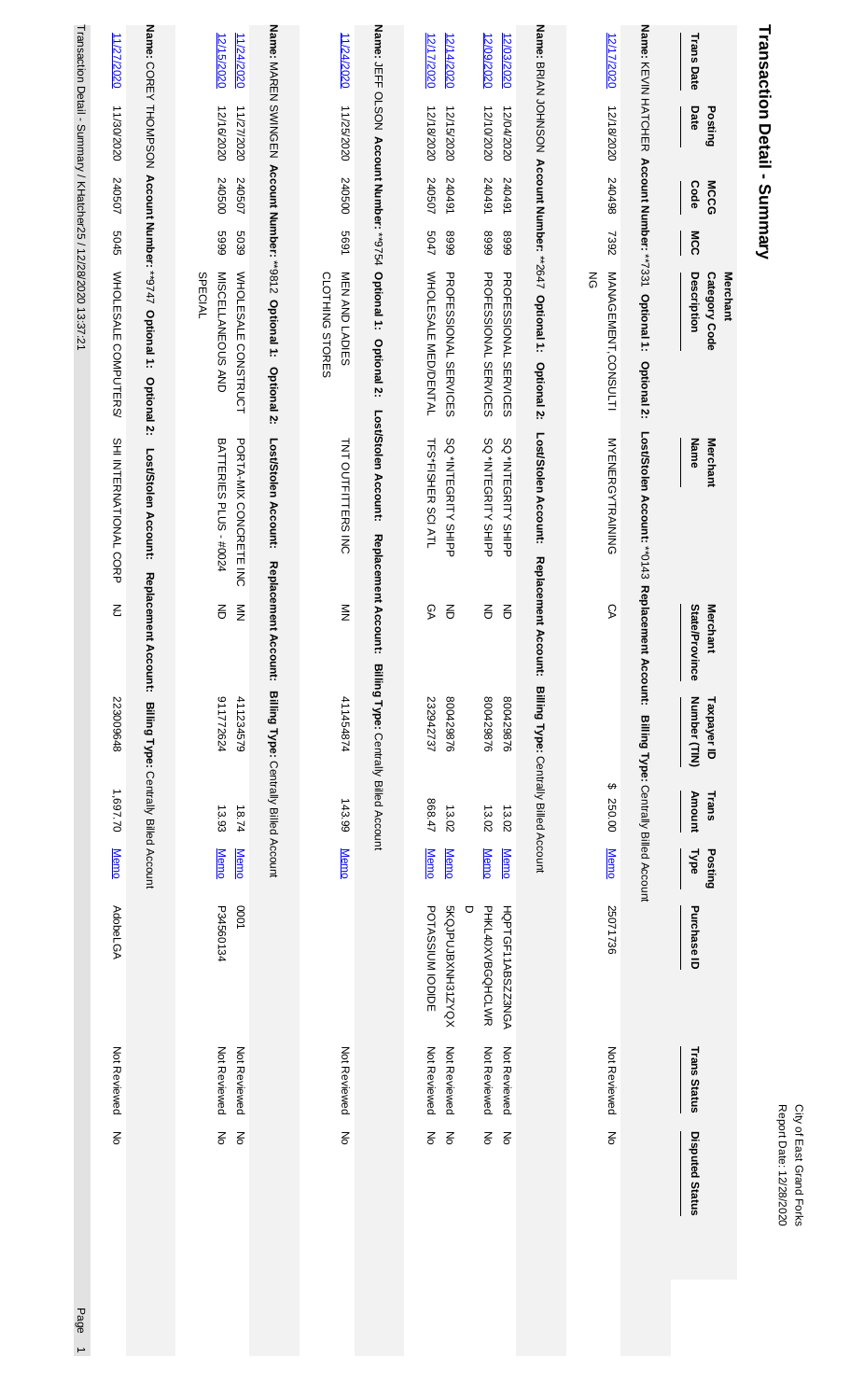| ĭ<br>pate<br>ī<br>ì<br>ì,<br>٤ | ٩<br>Ξ<br>음 |
|--------------------------------|-------------|
|--------------------------------|-------------|

# Transaction Detail - Summary **Transaction Detail - Summary**

|                          |                 |                      |            | <b>Merchant</b>                     |                            |                                          |                             |                        |                        |             |                     |                        |
|--------------------------|-----------------|----------------------|------------|-------------------------------------|----------------------------|------------------------------------------|-----------------------------|------------------------|------------------------|-------------|---------------------|------------------------|
| <b>Trans Date</b>        | Date<br>Posting | Code<br><b>MCCG</b>  | <b>MCC</b> | Description<br><b>Category Code</b> | Name<br>Merchant           | <b>State/Province</b><br><b>Merchant</b> | Number (TIN)<br>Taxpayer ID | <b>Amount</b><br>Trans | <b>Type</b><br>Posting | Purchase ID | <b>Trans Status</b> | <b>Disputed Status</b> |
| 12/03/2020               | 12/04/2020      | 867042               | 7399       | BUSINESS SERVICES                   | <b>AMAZON VEB SERVICES</b> | ⋚                                        | 204938068<br>s<br>S         | 3.38                   | <b>Memo</b>            | 343258501   | Not Reviewed        | z                      |
|                          |                 |                      |            | <b>OTHER</b>                        |                            |                                          |                             |                        |                        |             |                     |                        |
| 12/09/2020               | 12/10/2020      | 240491               | 4814       | TELECOM SVC/CRED CRD                | SOON.US 888-799-9666       | δĄ                                       | 611648780                   | 16.06                  | <b>Memo</b>            | 57780580    | Not Reviewed        | z<br>3                 |
|                          |                 |                      |            | <b>CALL</b>                         |                            |                                          |                             |                        |                        |             |                     |                        |
|                          |                 |                      |            |                                     |                            |                                          |                             |                        |                        |             |                     |                        |
| Total Number of Records: |                 | $\overrightarrow{=}$ |            |                                     |                            |                                          |                             |                        |                        |             |                     |                        |
| Total                    |                 |                      |            |                                     |                            |                                          |                             |                        |                        |             |                     |                        |
|                          |                 |                      |            |                                     |                            |                                          |                             | \$3,051.33             |                        |             |                     |                        |

Transaction Detail - Summary / KHatcher25 / 12/28/2020 13:37:21 Transaction Detail - Summary / KHatcher25 / 12/28/2020 13:37:21 Page 2 Page 2010 13:37:21 Page 2 Page 2010 14:41 Page 2010 13:37:21 Page 2010 14:41 Page 2010 14:41 Page 2010 14:41 Page 2010 14:41 Page 2010 14:41 Page 2010

End of Report

End of Report

Page 2